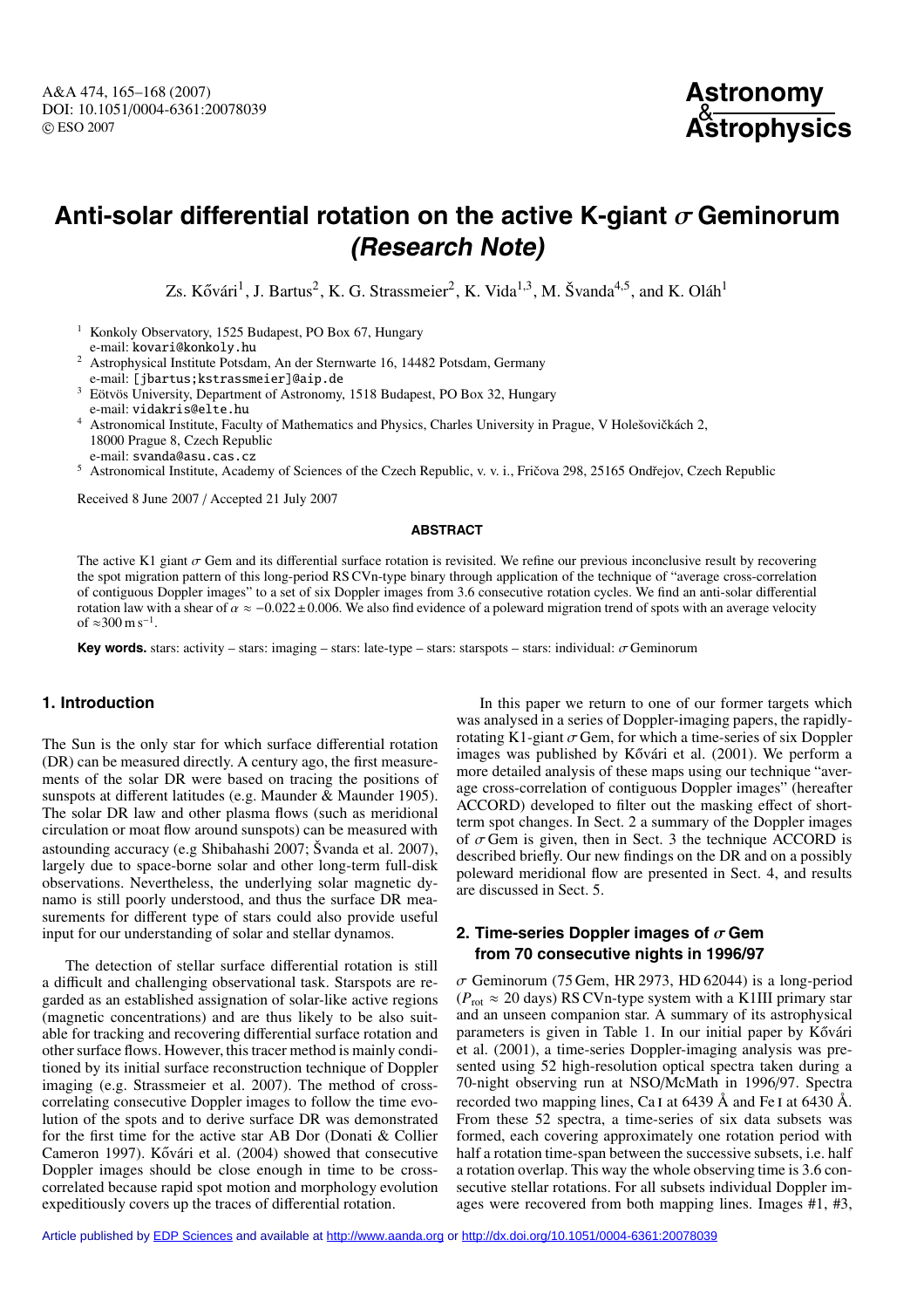**Table 1.** Astrophysical data for  $\sigma$  Gem (adopted from Kővári et al. 2001).

| Parameter                                 | Value                                                                             |
|-------------------------------------------|-----------------------------------------------------------------------------------|
| Classification                            | K1 III                                                                            |
| Distance (Hipparcos)                      | $37.5 \pm 1.1$ pc                                                                 |
| Luminosity, $L$                           |                                                                                   |
| $\log q$                                  | 52.5 <sup>+14.5</sup> $L_{\odot}$<br>2.5 <sup>+0.23</sup><br>2.5 <sup>-0.23</sup> |
| $T_{\rm eff}$                             | $4630 \pm 100$ K                                                                  |
| $v \sin i$                                | $27.5 \pm 1$ km s <sup>-1</sup>                                                   |
| Inclination, i                            | $60^\circ \pm 15^\circ$                                                           |
| Period, $P_{\text{rot}} = P_{\text{orb}}$ | $19.60447 \pm 0.00007$ days                                                       |
| Orbital eccentricity, e                   | 0.0                                                                               |
| Radius, R                                 | $12.3_{-1.0}^{+1.6} R_{\odot}$                                                    |
| Chemical abundances                       | solar (adopted)                                                                   |

and #5, as well as #2, #4, and #6, all shown in our initial paper, represent contiguous stellar rotations and therefore uncorrelated maps. The Fe line provided a more detailed temperature reconstruction than the Ca line due to its narrower local line profile, although good agreement was achieved between the respective maps. Spotted regions were found either on the equator or at mid-latitudes but there were no spots at latitudes higher than  $\approx 60^\circ$ . The time evolution of the maps were investigated by cross-correlating longitudinally the consecutive but contiguous image pairs, i.e., #1−#3, #2−#4, #3−#5 and #4−#6, but the correlation maps showed different patterns and this ambiguity was attributed to the masking effect of short-term spot changes.

# **3. Average cross-correlation of contiguous Doppler images**

Straightforward comparisons of ccf maps can lead to inconclusive results (Weber 2004; Petit et al. 2004a). However, it is expected that averaging many ccf maps will emphasize common features, such as the surface DR pattern, and will diminish differences originating from individual spot evolution. On the other hand, simple averaging can also bleach the DR pattern, especially when the time baselines of the ccf maps (i.e. the time gap between the two Doppler images from which the ccf map is produced) are dissimilar. This is because the longitudinal shifts of the surface features in a ccf map are a linear function of the time span covered. To avoid such blurring, a linear normalisation (stretching or compressing parallel to the equator) must be done before the averaging. This step was missing from the previous study, which could have led to the inconclusive result. In this average ccf map, we then fit the correlation peak for each latitudinal stripe with a Gaussian profile. These Gaussian peaks per latitude then represent the DR pattern and can thus be fitted with a standard (solar-analogy driven) quadratic DR law:

$$
\Omega(\beta) = \Omega_{\text{eq}} \left( 1 - \alpha \sin^2 \beta \right),\tag{1}
$$

where  $\beta$  is the stellar latitude,  $\Omega_{eq}$  the equatorial angular velocity, and the surface shear parameter is defined as  $\alpha = (\Omega_{\text{eq}} \Omega_{\text{pole}}$ )/ $\Omega_{\text{eq}}$  where  $\Omega_{\text{pole}}$  is the angular velocity near the pole. The latter is somewhat loosely defined as the very high latitude or nearly polar angular velocity.

This method was described and applied first to LQ Hya in Kővári et al. (2004), and then to IL Hya (Kővári et al. 2005) and to  $\zeta$  And (Kővári et al. 2007). The most recent application of ACCORD is presented for UZ Lib by Vida et al. (2007).



**Fig. 1.** Cross-correlation maps of  $\sigma$  Gem from ACCORD using the Ca images (*top panel*), the Fe images (*middle panel*), and their averages (*bottom panel*). The background grey scale is the strength of the correlation (white is no correlation, black is perfect correlation). The dots are the correlation peaks per 5◦-latitude bin. Their error bars are defined as the FWHM of the Gaussian fit. Each ccf map recovers antisolar differential rotation. See Table 2 for details.

## **4. Results**

#### 4.1. Anti-solar differential rotation

We apply ACCORD to our series of six Doppler images of  $\sigma$  Gem. Only the consecutive but contiguous image pairs are cross-correlated, i.e., #1−#3, #2−#4, #3−#5 and #4−#6. Maps from the Ca i-6439 line and the Fe i-6430 line, as well as their average (Ca+Fe) are used independently. The resulting ccf maps are shown in Fig. 1. The best-fit quadratic DR laws for the Gaussian peaks (dots) are overplotted as continuous lines with their error bars estimated from the FWHMs of the fitted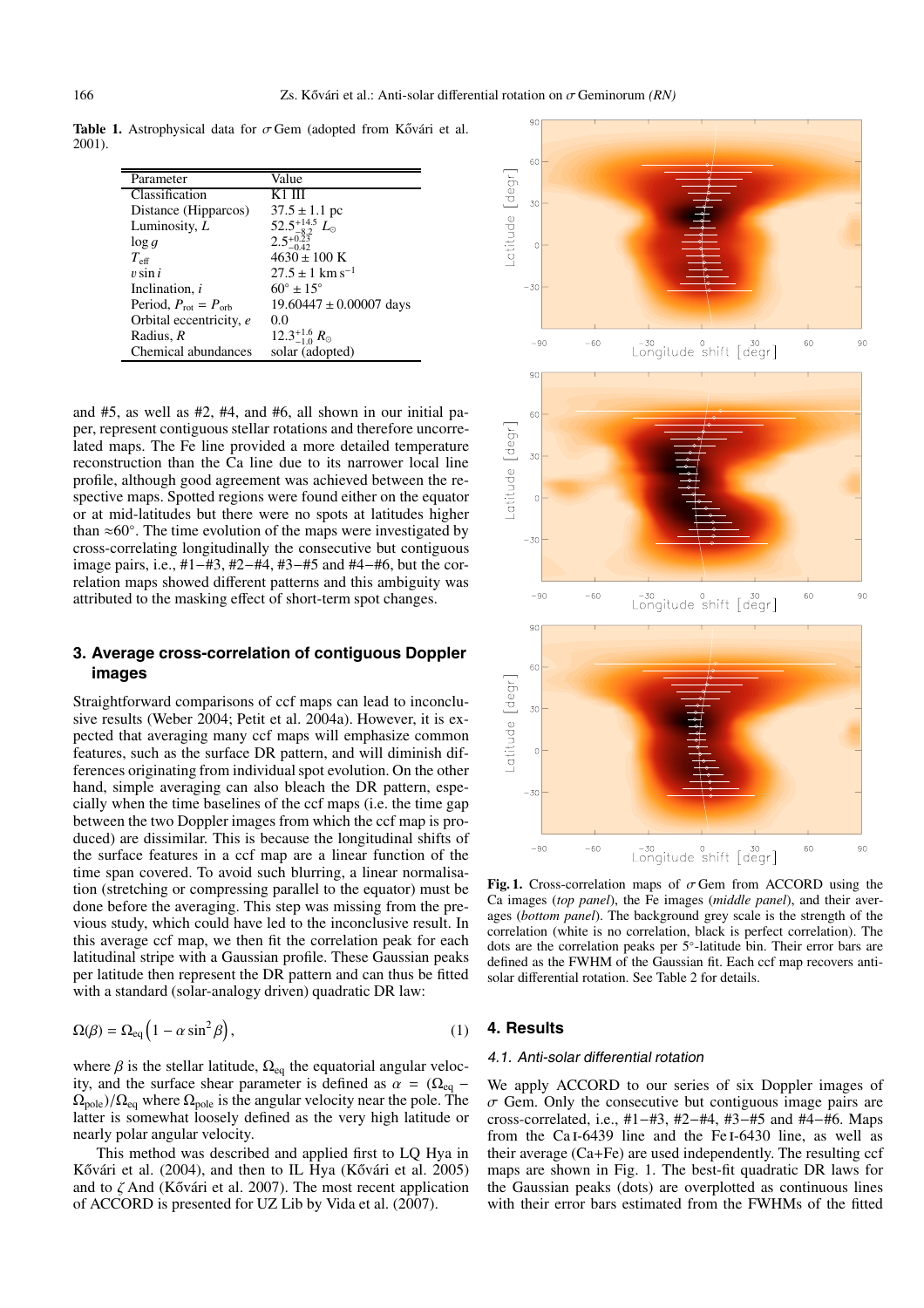**Table 2.** Comparison of the DR laws obtained for σ Gem using different mapping lines. † The solar DR given for comparison was derived from tracing long-lived spots by Balthasar et al. (1986).

| Maps used             | $\Omega_{\rm eq}$                 | $\Omega_{\text{eq}} - \Omega_{\text{pole}}$ | $\alpha$           | Lap time      |
|-----------------------|-----------------------------------|---------------------------------------------|--------------------|---------------|
|                       | $\lceil^{\circ}/\text{day}\rceil$ | $\lceil^{\circ}/\text{day}\rceil$           | $ - $              | [days]        |
| Ca <sub>I</sub> -6439 | $18.38 \pm 0.02$                  | $-0.40 \pm 0.07$                            | $-0.022 \pm 0.004$ | $\approx 900$ |
| Fe I-6430             | $18.18 \pm 0.09$                  | $-0.41 \pm 0.18$                            | $-0.022 \pm 0.010$ | $\approx 880$ |
| average $(Ca + Fe)$   | $18.29 \pm 0.05$                  | $-0.38 \pm 0.08$                            | $-0.021 \pm 0.005$ | $\approx 950$ |
| $Sun^{\dagger}$       | 13.46                             | 2.98                                        | 0.22               | 120           |

Gaussians to the ccfs. Results agree well and suggest equatorial deceleration with an average surface shear of  $\alpha \approx -0.022 \pm$ <sup>0</sup>.006. The error is the rms from the three mapping cases quoted in Table 2. The individual detections varied between  $2.2 - 5.5\sigma$ .  $\Omega_{\text{eq}} - \Omega_{\text{pole}}$  translates into an average lap time of ≈900 days, i.e, the time the pole needs to overlap the equator by one full rotation. This is 7.5 times the solar value of 120 days, which results in one tenth of the solar surface shear (with the opposite sign) at a slightly faster rotation rate. The parameters of the anti-solar DR fits along with their errors, are summarised in Table 2.

#### 4.2. Poleward meridional flow

Latitudinal spot changes can also be quantified from the timeseries Doppler images. Meridional motion of surface features can be derived by cross-correlating the corresponding longitude stripes along the meridian circles. For this we use only the hemisphere of the visible pole because, in general, Doppler imaging is less reliable below the stellar equator once the inclination of the rotational axis is below approximately 60◦. Again, we use only the consecutive but contiguous image pairs, i.e., #1−#3, #2−#4, #3−#5 and #4−#6. We take a correlation segment centred at 45◦ latitude with a predefined length from the initial image and, by shifting it from the equator to the pole on the other image, we calculate the cross-correlation function. Doing the same for each longitude we obtain the longitudinal distribution of these latitudinal ccfs, i.e., a latitudinal ccf map. We repeat this procedure for each Doppler image pair and the resulting latitudinal ccf maps are averaged. The correlation maxima for each longitudinal stripe are fitted with a Gaussian and the Gaussian peaks represent the best correlating latitudinal shifts.

The resulting latitudinal ccf maps in Fig. 2 indicate a joint poleward migration trend of  $4.\overline{0} \pm 0.2^\circ$  per rotation cycle (19.6 days) for the Ca images,  $2.5 \pm 0.4^\circ$  for the Fe images, and  $4.1 \pm 0.3^{\circ}$  for the average Ca+Fe images. It is tempting to interpret the poleward migration of surface features as a tracer of a global meridional flow on  $\sigma$  Gem with an average velocity for the Ca, Fe and Ca+Fe images of  $346 \pm 12 \text{ m s}^{-1}$  $216 \pm 28$  m s<sup>-1</sup>, and  $351 \pm 25$  m s<sup>-1</sup>, respectively, and for a stellar radius of  $R = 12.3 R_{\odot}$ . However, to conclusively establish such an interpretation, the pattern must be reproducable at other epochs.

## **5. Discussion and conclusions**

Over recent years, a growing number of studies have reported differential rotation of solar-type equatorial acceleration on the (sub)giant components of RS CVn-type stars, e.g. for V711 Tau (Donati et al. 2003; Petit et al. 2004b), for IL Hya (Weber & Strassmeier 2005), and for  $\zeta$  And (Kővári et al. 2007), as well as of anti-solar type deceleration of the equatorial zone for UZ Lib (Oláh et al. 2003), for IL Hya (Weber et al. 2003), and for HK Lac, HD 208472 and IM Peg (Weber et al. 2005). In all cases



**Fig. 2.** Latitudinal ccf maps for the Ca images (*top panel*), for the Fe images (*middle panel*), and for the the combined Ca+Fe (*bottom panel*) Doppler images. The background grey scale quantifies the correlation strength. Best correlating latitudinal shifts are marked with dots (Gaussian peaks), the corresponding error bars reflect the fitted Gaussian FWHMs. The average positive shift suggests common poleward migration with an equivalent velocity of 2.5−4.1◦ per rotation cycle.

the derived DR parameters are relatively small compared to the solar value, regardless of the sign, and for some objects (IL Hya, V711 Tau) both solar and anti-solar patterns were derived at